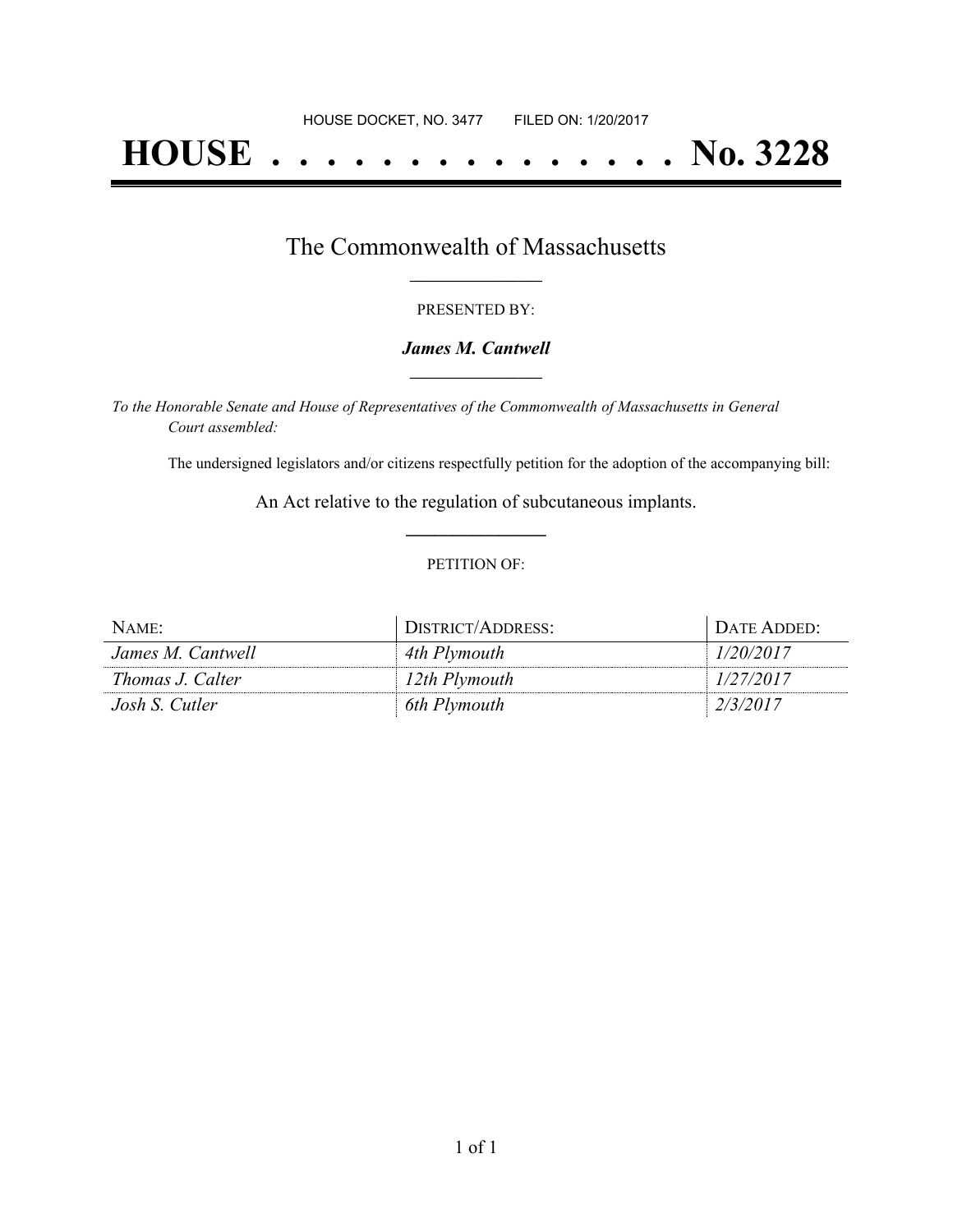#### HOUSE DOCKET, NO. 3477 FILED ON: 1/20/2017

## **HOUSE . . . . . . . . . . . . . . . No. 3228**

By Mr. Cantwell of Marshfield, a petition (accompanied by bill, House, No. 3228) of James M. Cantwell, Thomas J. Calter and Josh S. Cutler relative to the regulation of subcutaneous implants. Public Health.

## The Commonwealth of Massachusetts

**In the One Hundred and Ninetieth General Court (2017-2018) \_\_\_\_\_\_\_\_\_\_\_\_\_\_\_**

**\_\_\_\_\_\_\_\_\_\_\_\_\_\_\_**

An Act relative to the regulation of subcutaneous implants.

Be it enacted by the Senate and House of Representatives in General Court assembled, and by the authority *of the same, as follows:*

| 1  | SECTION 1. Chapter 111 of the General Laws, as appearing in the 2014 Official Edition,         |
|----|------------------------------------------------------------------------------------------------|
| 2  | is hereby amended by inserting after section 235, the following section:-                      |
| 3  | Section 236. (a) For purposes of this section, the following terms shall have the following    |
| 4  | meanings:                                                                                      |
| 5  | "Subcutaneous Implant", any device introduced, embedded, or inserted under or on an            |
| 6  | individual's skin.                                                                             |
| 7  | "Data Storing Device", shall include any device capable of storing data, actively or           |
| 8  | passively transmitting or receiving information, or which contains an electronically readable  |
| 9  | marking such as a microchip or radio frequency identification (RFID) tag. For purposes of this |
| 10 | chapter, such terms shall not include pacemakers.                                              |
|    |                                                                                                |